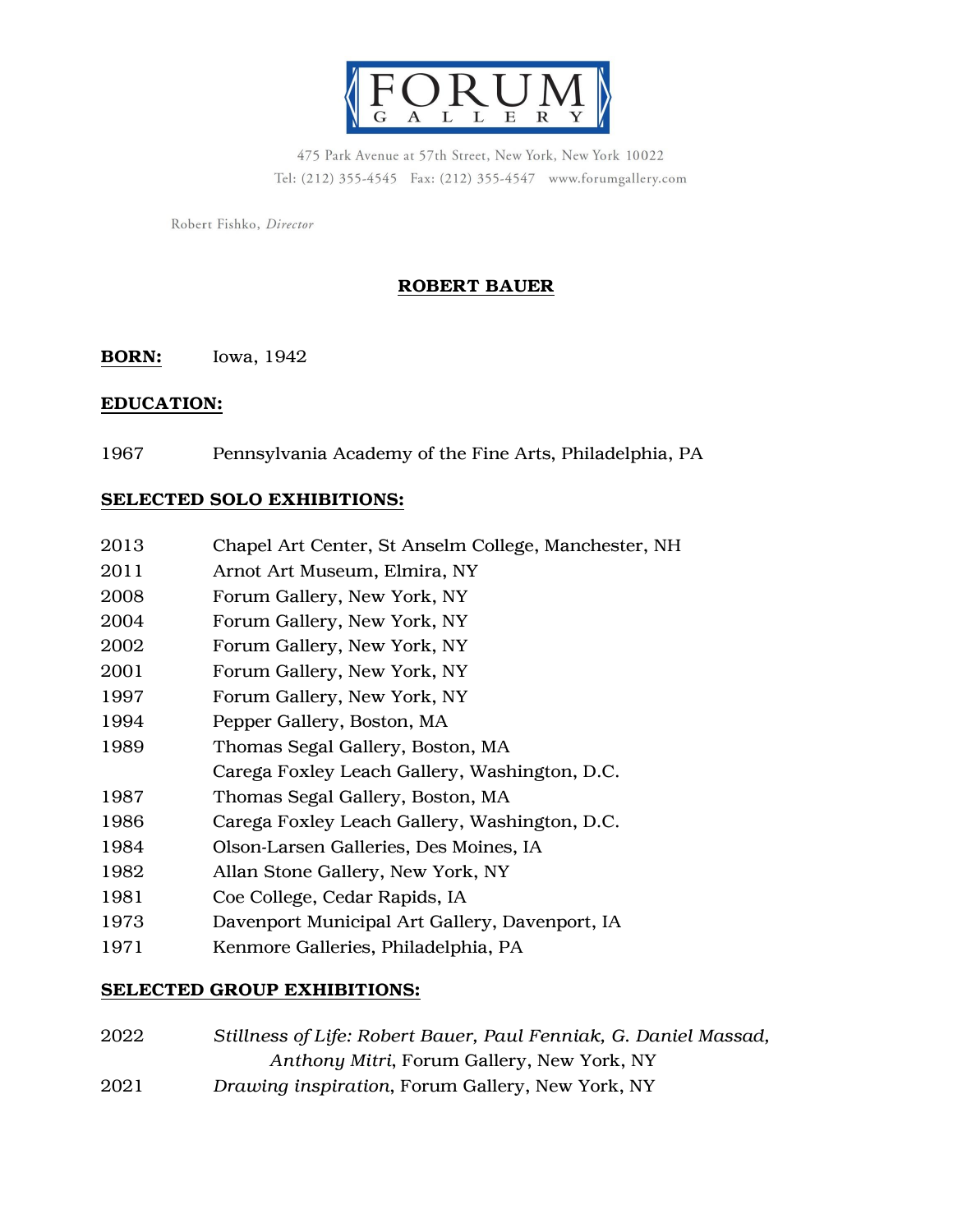|         | That Eighties Show, Forum Gallery, New York, NY                                             |
|---------|---------------------------------------------------------------------------------------------|
| 2020    | First Impressions: New Works and New Acquisitions, Forum Gallery,                           |
|         | New York, NY                                                                                |
| 2019    | Person to Person, Forum Gallery, New York, NY                                               |
|         | Natural History, Forum Gallery, New York, NY                                                |
| 2018    | Artists by Artists: The Artist as Subject, Forum Gallery, New York, NY                      |
| 2017-18 | Favorite Things: A Holiday Exhibition, Forum Gallery, New York, NY                          |
| 2017    | Graphite Vision, Schick Art Gallery, Skidmore College, Saratoga Springs,<br><b>NY</b>       |
|         | Forum Gallery Celebrates 55 Years of Modern and Contemporary Art,                           |
|         | Forum Gallery, New York, NY                                                                 |
| 2016-17 | Contemporary Old Masters, Louisiana Art & Science Museum, Baton<br>Rouge, LA                |
| 2016    | American Views, Forum Gallery, New York, NY                                                 |
|         | $20/21$ – Visionary Artists of the $21^{st}$ Century, Forum Gallery, New York,<br><b>NY</b> |
|         | I Can See For Miles, Allan Stone Projects, New York, NY                                     |
| 2015    | Nature Unbound, Forum Gallery, New York, NY                                                 |
| 2014    | Wives, Daughters and Lovers, Forum Gallery, New York, NY                                    |
|         | Bronlyn Jones and Robert Bauer: Shared Terrain, Barbara Krakow                              |
|         | Gallery, Boston, MA                                                                         |
|         | Painted Faces, Zarrow Center for Art and Education, University of Tulsa,<br>OK              |
| 2013    | Works On Paper, Forum Gallery, New York, NY                                                 |
|         | Singular Vision, Forum Gallery, New York, NY                                                |
| 2012    | Five Decades: Art and Artists of Forum Gallery, 1962-2012, Forum<br>Gallery, New York, NY   |
| 2011    | 43 <sup>rd</sup> Collectors Show & Sale, Arkansas Art Center, Little Rock, AR               |
|         | Vantage Point 2011, Forum Gallery, New York, NY                                             |
|         | Pathways to Landscape, Ridgefield Guild of Artists, Ridgefield, CT                          |
| 2010    | Selections, Forum Gallery, New York                                                         |
|         | Collector's Show, Arkansas Art Center, Little Rock, AR                                      |
| 2009    | Enchantment: The Sixth International Distinguished Artist Symposium                         |
|         | and Exhibition. The Joseloff Gallery, Hartford Art School,                                  |
|         | University of Hartford, Hartford, CT.                                                       |
|         | Selections, Forum Gallery, New York, NY                                                     |
|         | A Figural Presence, Chapel Art Center, St Anselm College, Manchester,                       |
|         | <b>NH</b>                                                                                   |
| 2008    | Collector's Show, Arkansas Art Center, Little Rock, AR                                      |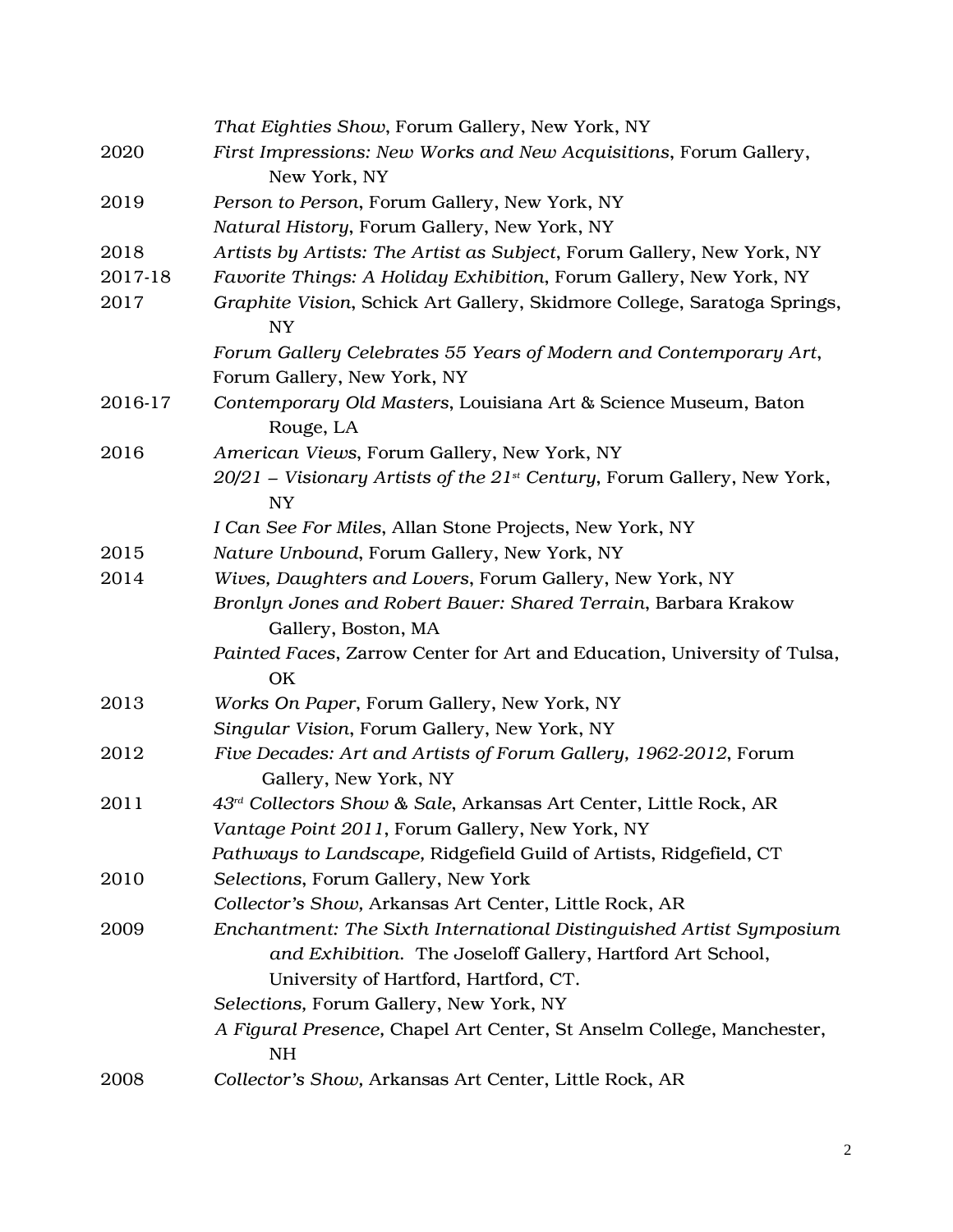|      | As Others See Us: The Contemporary Portrait, Brattleboro Museum and  |
|------|----------------------------------------------------------------------|
|      | Art Center, Brattleboro, VT                                          |
| 2007 | Collector's Show, Arkansas Art Center, Little Rock, AR               |
|      | About Face, Long Beach Museum of Art, Long Beach, CA                 |
|      | The Fine Art of Drawing: Modern & Contemporary Works on Paper,       |
|      | Forum Gallery, New York, NY                                          |
|      | The Contemporary Landscape, Forum Gallery, New York, NY              |
|      | The Storm, Forum Gallery New York, NY                                |
| 2006 | The Collector's Show, Arkansas Art Center, Little Rock, AR           |
|      | Outwin Boochever Portrait Competition, National Portrait             |
|      | Gallery, Smithsonian Institution, Washington, DC                     |
| 2005 | New Old Masters, Naples Art Museum, Naples, FL                       |
|      | About Faces: Portraits Past and Present, Staten Island Museum,       |
|      | Staten Island, NY                                                    |
| 2004 | Contemporary Landscapes, Forum Gallery, New York, NY                 |
|      | Masters and Mavericks, Seraphin Gallery, Philadelphia, PA            |
|      | Summer Invitational, Nielsen Gallery, Boston, MA                     |
|      | Modern & Contemporary Portraits, Forum Gallery, Los Angeles, CA      |
| 2003 | Visions & Revisions: Art on Paper Since 1960, curated by Clifford    |
|      | Ackley, Museum of Fine Arts, Boston, MA                              |
|      | The New York Collection 2003-2004, Albright Knox Museum, Buffalo, NY |
|      | Precision, Forum Gallery, Los Angeles, CA                            |
|      | Summer Surprises, Nielsen Gallery, Boston, MA                        |
|      | Contemporary Works on Paper, Forum Gallery, New York, NY             |
|      | Modern and Contemporary Portraits, curated by Townsend Wolfe, Forum  |
|      | Gallery, New York, NY                                                |
| 2002 | Portraits Invitational, Nielsen Gallery, Boston, MA                  |
|      | Carol Craven Gallery, West Tisbury, Martha's Vineyard, MA            |
| 2001 | Works on Paper, Nielsen Gallery, Boston, MA                          |
|      | In The Spirit of Landscape VI, Nielsen Gallery, Boston, MA           |
| 2000 | Drawings by 20th Century and Contemporary Masters, Forum Gallery,    |
|      | New York, NY                                                         |
|      | A Decade of Collecting - Recent Acquisitions of Prints and           |
|      | Drawings: 1940-2000, Sackler Museum of Art, Harvard University,      |
|      | Cambridge, MA                                                        |
|      | "Fortieth Anniversary," Allan Stone Gallery, New York, NY            |
| 1999 | Re-presenting Representation IV, Arnot Art Museum, Elmira, NY        |
| 1998 | Realism Knows No Bounds, Van de Griff Gallery, Santa Fe, NM          |
| 1997 | American Academy Invitational Exhibition of Painting and Sculpture,  |
|      | American Academy of Arts and Letters, New York, NY                   |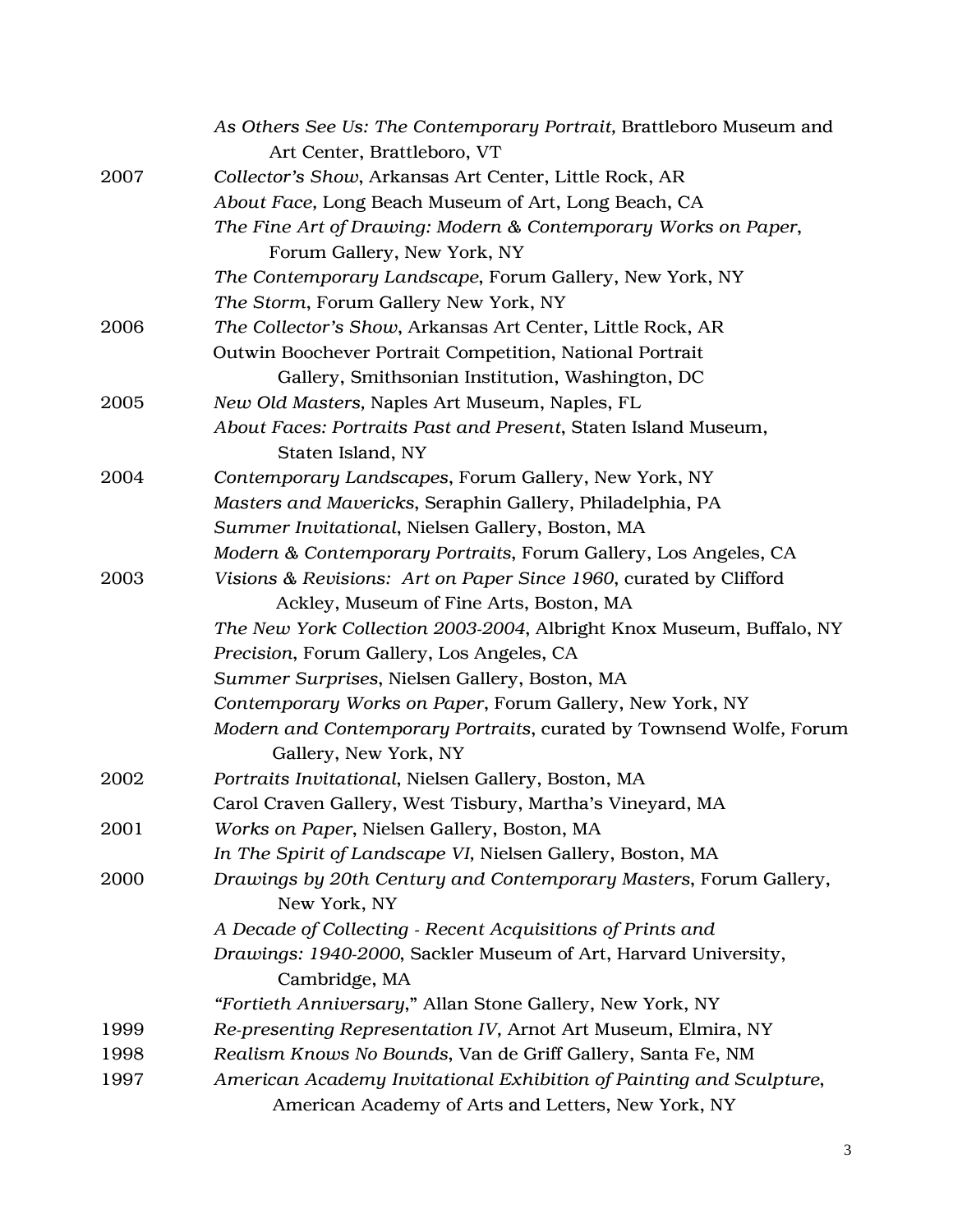|      | Best of the Season: Selected Work from 1996-97 Gallery Exhibitions, The<br>Aldrich Museum of Contemporary Art, Ridgefield, CT |
|------|-------------------------------------------------------------------------------------------------------------------------------|
|      | Landscape, Seen and Unseen, The Pratt Institute, Pratt Manhattan                                                              |
|      | Gallery, and The Rubelle and Norman Schafler Gallery, Brooklyn, NY                                                            |
| 1996 | Exactitude: Paintings & Drawings in the Realist Tradition, Forum                                                              |
|      | Gallery, New York, NY                                                                                                         |
|      | Urban Views, Pepper Gallery, Boston, MA                                                                                       |
| 1995 | New Looks: Recent Contemporary Figurative Paintings and Sculpture,<br>Forum Gallery, New York, NY                             |
|      | Inspired By Nature, A Contemporary View, Boston College Museum of                                                             |
|      | Art, Chestnut Hill, MA                                                                                                        |
| 1994 | Summer Painting Exhibition, Forum Gallery, New York, NY                                                                       |
|      | Summer Group Exhibition, Pepper Gallery, Boston, MA                                                                           |
|      | Trees, Midtown-Payson Galleries, New York, NY                                                                                 |
|      | 15th Anniversary Exhibition, Olson-Larsen Galleries, Des Moines, IA                                                           |
| 1993 | Landscapes by Robert Bauer, William Beckman & Gregory Gillespie,<br>Forum Gallery, New York, NY                               |
|      | Contemporary American Landscape Painting, Keny Gallery, Columbus,<br><b>OH</b>                                                |
| 1992 | Robert Bauer, David Campbell, & Mela Lyman, Thomas Segal Gallery,<br>Boston, MA                                               |
|      | Urban & Rural Landscapes, Olson-Larsen Galleries, Des Moines, IA                                                              |
| 1990 | Bauer, Moss, & Sipp-Green: Landscapes, Forum Gallery, NY                                                                      |
| 1989 | Landscapes: European and American Perspectives, Carega Foxley Leach<br>Gallery, Washington, D.C.                              |
| 1986 | Small Works, Thomas Segal Gallery, Boston, MA                                                                                 |
| 1985 | American Realism: Twentieth Century Drawings and Watercolors, San<br>Francisco Museum of Modern Art, CA (Touring Exhibition)  |
| 1983 | Twelve Midwest Realists, Sioux City Art Center, Sioux City, IA                                                                |
|      | Iowa Artists Annual, Des Moines Art Center, Des Moines, IA                                                                    |
| 1982 | Small Works, Olson-Larsen Galleries, Des Moines, IA                                                                           |
| 1980 | Allan Stone Gallery, New York, NY                                                                                             |
|      | Small Paintings, Iowa Arts Council (Touring Exhibition), Des Moines, IA                                                       |
| 1979 | 43rd Mid-Year Annual, Butler Institute of American Art, Youngstown, OH                                                        |
| 1974 | Mid-Mississippi Annual, Davenport Municipal Art Gallery,<br>Davenport, IA                                                     |
| 1969 | 33rd Mid-Year Annual, Butler Institute of American Art, Youngstown, OH                                                        |
| 1967 | Annual Exhibition of Paintings and Sculpture, Pennsylvania Academy of<br>the Fine Arts, Philadelphia, PA                      |
|      | Four Young Realists, Kenmore Galleries, Philadelphia, PA                                                                      |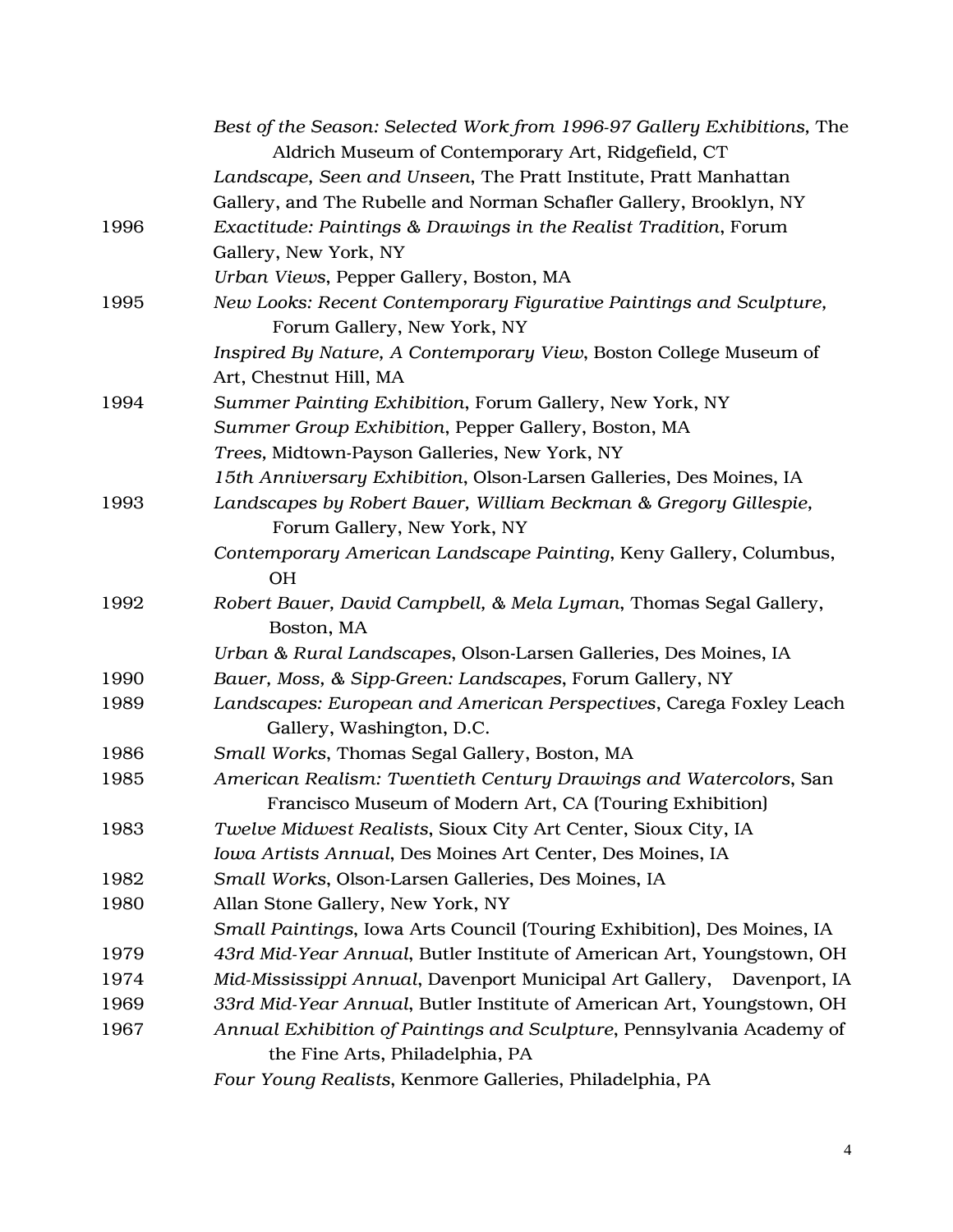#### SELECTED BIBLIOGRAPHY:

Jaeger, William. "Getting the Lead Out," Albany Times-Union, April 2017, p.13. Sexton, Elaine, "Robert Bauer at Forum Gallery," *Art in America*, January 2009, p. 115. Doherty, M. Stephen. "Arriving at an Image*"*, *American Artist Magazine*. May 2005, p. 14. Mullarkey, Maureen. "Gallery-Going." *The New York Sun*. January 13, 2005. Naves, Mario, "Currently Hanging", New York Observer, January 24, 2005. Mullarkey, Maureen. "Gallery-Going." *The New York Sun*. August 26, 2004, p. 23. Millis, Christopher. "Summer Surprises*." The Boston Phoenix.* August 1, 2003. Yau, John. "Robert Bauer: Paintings and Drawings*."* Forum Gallery, New York, NY, 2001. Brooker, Niccolo. *Drawings by 20th Century & Contemporary Masters*. Forum Gallery,

New York, NY, 2000.

*Re-Presenting Representation IV*. The Arnot Art Museum. Elmira, NY, 1999. "Landscape Themes.*" Art New England*. June/July 1998, Vol 19, No. 4, page 13/14. Arthur, John. *Robert Bauer Portraits and Landscapes.* Forum Gallery, New York, NY, 1997. Henry, Gerrit. "Robert Bauer at Forum Gallery." *Art in America*, June 1997, Vol. 85,

No. 6, p. 116.

Moretta, Eleanor. *Landscape Seen and Unseen.* Pratt Institute, Brooklyn, NY 1997. McQuaid, Cate*. "*Urban Landscapes at Pepper Gallery." *The Boston Globe.* March 28, 1996. Birmingham, Doris. "Robert Bauer at Pepper Gallery." *Art New England*.

February/March 1995 Vol. 16, No. 2, page 45.

Temin, Christine*. "*Landscapes at Boston College*." The Boston Globe.* July 5, 1995. Stapen, Nancy. "Robert Bauer at Pepper Gallery." *The Boston Globe*. November 3, 1994. Stapen, Nancy. "Hunt & Bauer: Romantic Bronze, Gemlike Landscape*." The Boston Herald.* March 26, 1989.

Bonetti, David. *"*Art On and (Mostly) Off the Street.*" The Boston Phoenix*. January 27, 1987. *American Realism: Twentieth Century Drawings and Watercolors.* San Francisco

Museum of Modern Art and Harry N. Abrams, Inc., NY, 1986, p.51. Stegmaier, Mark. "Profile: Robert Bauer.*" The Iowan*. Fall 1986, Vol. 35, No. 1, p. 36. *Robert Bauer Paintings and Drawings.* Cedar Rapids Museum of Art, Cedar Rapids, IA, 1985.

Nusbaum, Eliot. *"*Bauer: On the Track of an Inner Vision." *The Des Moines Register*. November 11, 1984.

Licht, Matthew. *"*Group Show at Allan Stone Gallery." *Arts Magazine*. February 1983, Vol. 57, No. 6, page 41.